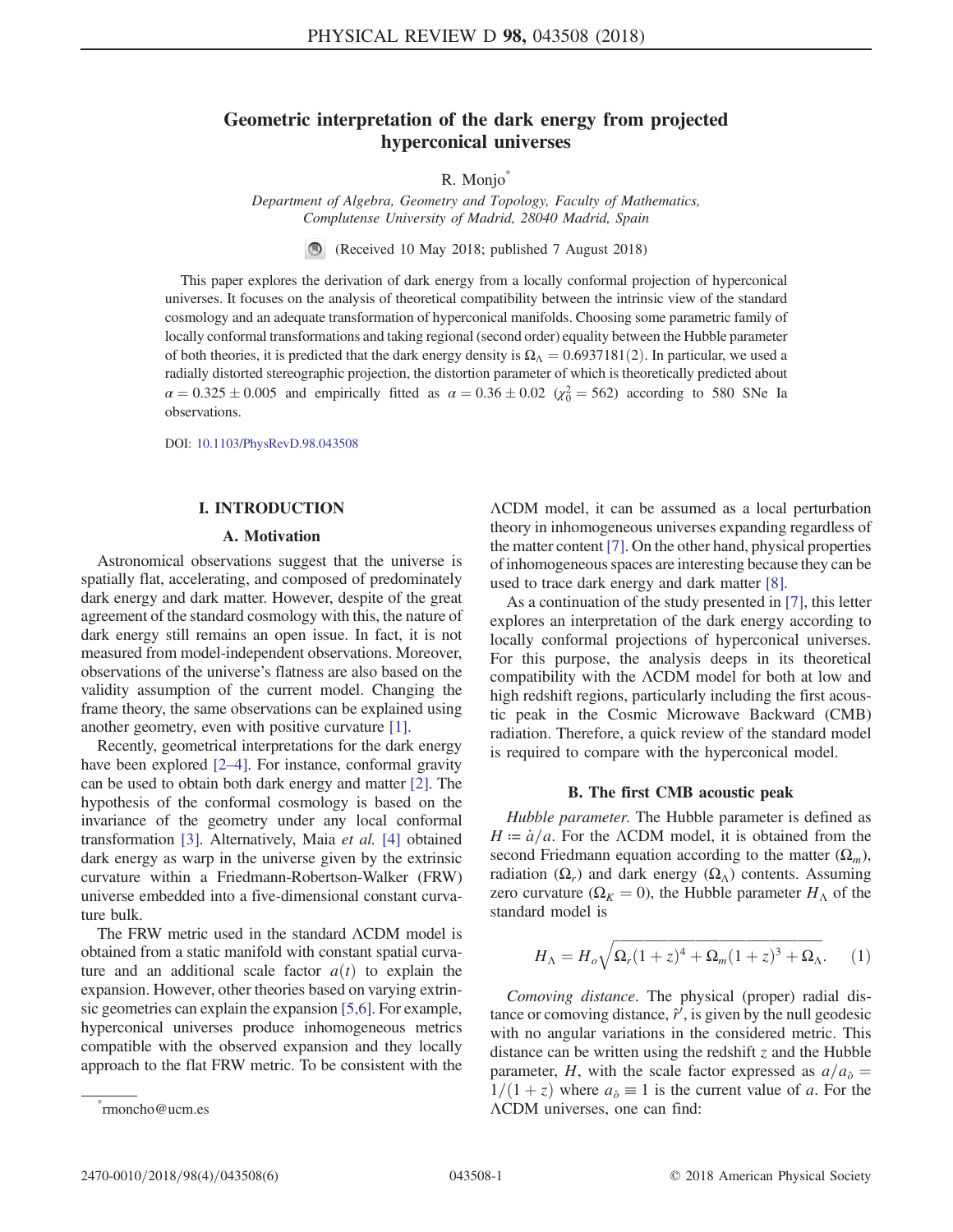$$
\hat{r}'_{\Lambda}(z) = \sin_K \int_0^z \frac{dz}{H_{\Lambda}(z)}\tag{2}
$$

where  $\sin_K x := \lim_{\epsilon \to K} \epsilon^{-1/2} \sin(\epsilon^{1/2} x)$ ,  $K = -\Omega_K H_o^2$ ; i.e.,<br> $\sin_b(x) = x \sin_b x$  and  $\sin_b x = \sinh x$  $\sin_0(x) = x$ ,  $\sin_{+1} x = \sin x$  and  $\sin_{-1} x = \sinh x$ .

<span id="page-1-1"></span>Sound horizon. The first CMB peak in the multipole moment is given by the sound horizon  $r<sub>S</sub>$  at decoupling between baryons and photons. It can be obtained according to the integral of the effective sound speed  $c_s(z)$  of the coupled baryon-photon plasma [\[9,10\],](#page-5-3)

$$
r_S(z) = \int_0^t c_s(t)a^{-1}dt = \int_z^\infty \frac{dz}{H(z)}c_s(z) \tag{3}
$$

The value of decoupling redshift  $z_{\text{dec}}$  is  $1090.09 \pm 0.42$ <br>according to the Planck mission [11]. The square value of according to the Planck mission [\[11\].](#page-5-4) The square value of  $c_s(z)$  is:

$$
c_s^2 \equiv \frac{\delta P_\gamma}{\delta \rho_\gamma + \delta \rho_b} = \frac{1}{3(1 + R_s(z))}
$$
(4)

<span id="page-1-0"></span>where  $\rho_b$  is the baryon density,  $\rho_{\gamma}$  is the photon density and  $R<sub>s</sub>(z)$  is the baryon-to-photon density ratio, which can be expressed in terms of the CMB parameters as:

$$
R_s(z) \equiv \frac{3 \rho_b}{4 \rho_\gamma} = \frac{3 \omega_b}{4 \omega_\gamma} \frac{1}{1+z}
$$
 (5)

where  $\omega_b = \Omega_b h^2$  and  $\omega_{\gamma} = \Omega_{\gamma} h^2 = \Omega_m h^2 / (1 + z_{eq})$ are respectively the baryon and radiation contents, expressed with the reduced Hubble constant  $h = H/(100 \text{ km s}^{-1} \text{ Mpc}^{-1}).$ 

Therefore the sound horizon, i.e., the comoving distance traveled by a sound wave, is

$$
r_S(z_{\text{dec}}) = \int_{z_{\text{dec}}}^{\infty} \frac{dz}{H(z)\sqrt{3(1+R_s(z))}}
$$
(6)

<span id="page-1-2"></span>Then, the characteristic angle  $\theta_A$  of the first CMB peak location and its corresponding multipole  $\ell$  are related by:

$$
\ell = \frac{\pi}{\theta_A} = \pi \frac{r'(z_{\text{dec}})}{r_s(z_{\text{dec}})}
$$
(7)

Empirically, the first CMB peak is found at  $\ell = 220.0 \pm 0.5$  in agreement with the ACDM model ( $\ell_{\text{A}} = 220.9$ ) [11] 0.5 in agreement with the  $\Lambda$ CDM model ( $\ell_{\Lambda}$  = 220.9) [\[11\]](#page-5-4).

Assuming the CMB measurements of the baryon and photon contents,  $\omega_b := \Omega_b h^2 = 0.02230(14)$  and  $\omega_\gamma$  =  $\Omega_{\gamma}h^2 = 2.469(26) \times 10^{-5}$  [\[11\],](#page-5-4) it is possible to estimate the baryon-to-photon density ratio  $R_s(z)$  for any universe model according to Eq. [\(5\)](#page-1-0). With this, the sound horizon  $r<sub>S</sub>$ and the multipole  $\ell$  only depend on the theoretical Hubble parameter  $H(z)$ .

Therefore, the next sections are focused on the possible compatibility between the standard Hubble parameter and that obtained by the hyperconical universe for low and high redshifts. The local compatibility was found in [\[7\]](#page-5-1), but for large distances it is required to apply some global projection to the hyperconical universe (Sec. [III](#page-2-0)).

### II. HYPERCONICAL UNIVERSES

Hypercones. Let  $H_{\beta+}^4 \subset \mathbb{R}_+^5 := (\mathbb{R}^5 \setminus \{0\}, \eta_{\pm}),$  with met-<br> $n_{\beta+} := (+1, -1, -1, -1, +1)$  be embedded hypercones ric  $\eta_{\pm} := (+1, -1, -1, -1, \pm 1)$ , be embedded hypercones with linear expansion and independent of the matter contents, i.e.,

$$
\mathcal{H}_{\beta \pm}^{4} := \{ (t, \vec{r}, u) \in \mathbb{R}_{\pm}^{5} : t^{2} - \vec{r}^{2} \pm u^{2} = \beta_{\pm}^{2} t^{2} \} \tag{8}
$$

with constant  $\beta_{\pm}^2 \in {\beta^2 \in \mathbb{R}}$ :  $\pm (\beta^2 - 1) > 0$ } and  $\vec{r} \in \mathbb{R}^3$  Alternatively it can be considered a Wick rotation  $\vec{r} \in \mathbb{R}^3$ . Alternatively, it can be considered a Wick rotation for the coordinate u with  $\eta$ <sub>-</sub> and  $\beta$ <sup>2</sup> < 1. In any case, there must exists some diffeomorphism

$$
f: (\mathrm{H}^4_{\beta \pm}, \eta_{\pm}) \to (\mathbb{R}_{>0} \times \mathbb{R}^3, g) := \mathbb{R}_g^{1,3} \tag{9}
$$

such that the metric g inherits properties of  $H_{\beta \pm}^4$  and produces the same proper time in  $\mathbb{R}_g^{1,3}$  as in the Minkowski spacetime.

Deformation. To preserve the proper time, the initial reference instant  $t_{\delta} \in \mathbb{R}_{\geq 0}$  is fixed by the observer although its actual position  $(t, \vec{r}, u)$  is moving with time due to the expansion. That is, an expanding deformation  $\mathcal{T}_t$  is applied to the spatial components  $s := (\vec{r}, u) \in \mathbb{R}^4$  of the observer according to:

$$
\mathcal{T}_t \colon (t_{\delta}, s) = \left(t_{\delta}, \frac{t}{t_{\delta}} s\right) \in \mathbb{R}^5_{\pm} \quad \forall \ t_{\delta}, t \in \mathbb{R}_{>0} \quad (10)
$$

Metric. From the above hypotheses, a radially inhomogeneous metric  $q$  is obtained with the same local Ricci curvature as the flat FRW metric [\[7\].](#page-5-1) The nonzero elements in comoving polar coordinates  $(t, r', \theta, \phi)$  are<br> $g_{xx} = 2k^{-1}(b-1) + 1$ ,  $g_{yy} = -g^2/b^2$ ,  $g_{yy} = -g r'/t, h$  $g_{00} = 2k^{-1}(b-1) + 1$ ,  $g_{r,r} = -a^2/b^2$ ,  $g_{0r} = -ar^2/t_0b$ ,<br> $g_{0r} = -a^2r^2$  and  $g_{xx} = -a^2r^2\sin^2\theta$ ; where  $k^{-1} = 1$  $g_{\theta\theta} = -a^2r^2$  and  $g_{\phi\phi} = -a^2r^2\sin^2\theta$ ; where  $k^{-1} = 1 - \theta^2$  is the spatial aurusture  $g(t) = t/t$  is the spale factor  $\beta_{\pm}^2$  is the spatial curvature,  $a(t) = t/t_{\partial}$  is the scale factor and  $b(r')^2 := 1 - kr'^2/t_0^2$  is an auxiliary function. The diagonal version of the hyperconical metric is given by diagonal version of the hyperconical metric is given by the coordinate change  $t' := t\sqrt{2k^{-1}(b-1)+1}$ , which is equivalent to selecting  $d = 1$ ,  $d = 0$ equivalent to selecting  $g'_{00} = 1$ ,  $g'_{0r} = 0$ .<br>Hubble parameter For the hyperconics

Hubble parameter. For the hyperconical model, the scale factor *a* is initially defined as linear by hypothesis, and thereby it does not depend on the matter-energy contents. The Hubble parameter is derived using the diagonal coordinates as  $H_{\text{hyp}} \coloneqq a^{-1} \partial a / \partial t'$ , i.e.,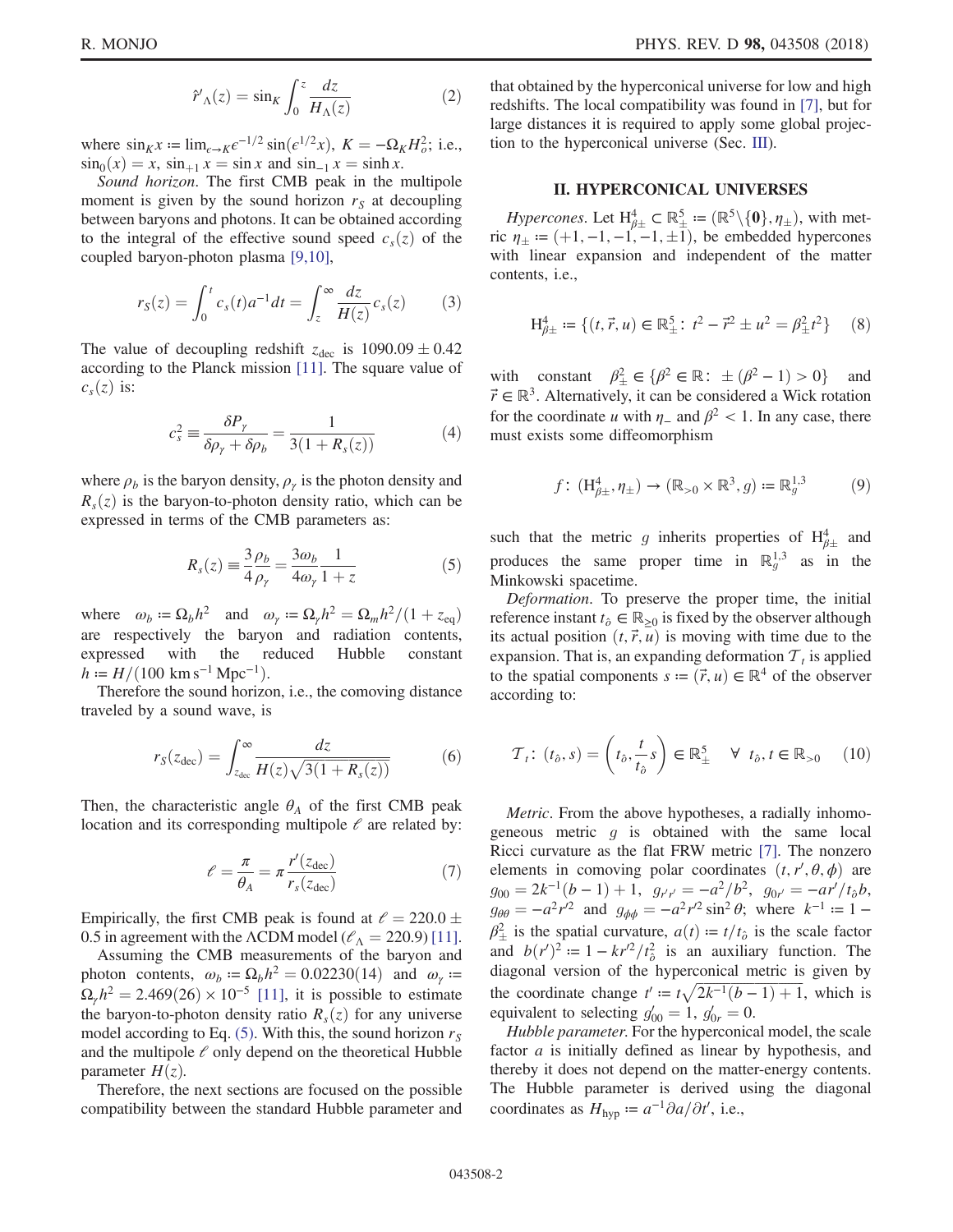$$
H_{\rm hyp} = \frac{1}{t'} = \frac{1}{t_{\hat{o}}} \frac{a_{\hat{o}}}{a} = \frac{1+z}{t_{\hat{o}}} \tag{11}
$$

<span id="page-2-3"></span>Comoving distance. In the hyperconical model, two comoving measures are distinghished, the radial coordinate  $r'_{\text{hyp}}$  of the null geodesic under the extrinsic view and the physical (proper) radial distance  $\hat{r}'_{\text{hyp}}$  obtained by projection to the intrinsic view of the hyperconical universe. That is

$$
r'_{\rm hyp}(z) = \frac{1}{H_o} \xi_k^{-1} (\ln(1+z))
$$
 (12)

$$
\hat{r}'_{\rm hyp}(z) := f_{\hat{r}}^{\alpha}(t_{\hat{o}}, r'_{\rm hyp})
$$
\n(13)

<span id="page-2-5"></span><span id="page-2-4"></span>where  $f^{\alpha}_{\hat{r}}$  is a projection map (detailed in Sec. [III](#page-2-0)) and the function  $\xi_k$ , obtained from the null geodesic curve under the diagonal hyperconical metric, is given by

$$
\xi_k\left(\frac{r'}{t_\delta}\right) := \int_0^{r'} \frac{\sqrt{1 - k^{-1}(1 - b)^2}}{b(2k^{-1}(b - 1) + 1)} \frac{dr'}{t_\delta} \tag{14}
$$

<span id="page-2-0"></span>where  $b = b(r') \coloneqq \sqrt{1 - kr'^2/t_0^2}$ .

# III. CHOICE OF PROJECTION

The deformation  $\mathcal{T}_t$ :  $H_{\beta \pm}^4 \rightarrow \mathbb{R}^5$  leads to a differential e that provides the metric a but the output of this line that provides the metric  $g$ , but the output of this transformation is in  $\mathbb{R}^5_+$  and still has the unobserved spatial u-coordinate. Therefore a projection map  $f^{\alpha}$ :  $\mathbb{R}^5_{\pm} \to \mathbb{R}^{1,3}_{g}$ is required to remove u, satisfying  $f = f^{\alpha} \circ T_t$ , i.e.,



In this work, a family of projection maps  $\{f^{\alpha}\}_\alpha$  is tested. Each map is applied to comoving coordinates  $(t, \vec{r}', u')$  as:

$$
f^{\alpha} \colon (t, \vec{r}', u) \to (f^{\alpha}_{\hat{t}}(t, \vec{r}'), f^{\alpha}_{\hat{r}}(t, \vec{r}')) =: (\hat{t}, \vec{\hat{r}}') \in \mathbb{R}_{g}^{1,3} \quad (15)
$$

and it should satisfy several requirements:

- (1) Projection type. To preserve the local measurement of proper distances, it must be an azimuthal and locally conformal projection; that is,  $f_4^{\alpha}(t, \vec{0}) \equiv t$ ,<br> $f_4^{\alpha}(t, \vec{0}) = 0$  and  $f_4^{\alpha}(t, \vec{1})$  and  $f_5^{\alpha}(t, \vec{1})$  and  $f_6^{\alpha}(t, \vec{1})$  $f^{\alpha}_{\uparrow}(t, \vec{0}) \equiv 0$  and  $f^{\alpha}_{\uparrow}(t, \vec{\epsilon}) \approx \vec{\epsilon}$  for  $|\vec{\epsilon}| \ll t$ . Therefore,<br>it is spatially isotropic  $f^{\alpha}(t, \vec{r}') = f^{\alpha}(t, r') \vec{r}'/r'$  for it is spatially isotropic  $f_{\tilde{r}}^{\alpha}(t, \vec{r}') = f_{\tilde{r}}^{\alpha}(t, r')\vec{r}'/r'$  for all  $\vec{r}'$  such as  $r' := |\vec{r}'| > 0$ all  $\vec{r}'$  such as  $r' := |\vec{r}'| > 0$ .<br>False houndary As  $\mathcal{T}$ , is a l
- (2) False boundary. As  $T_t$  is a local projection (done by an observer), it produces an apparent boundary at a certain distance. Particularly, the function  $\xi_k(r'/t_\delta)$ <br>is only real in  $r' \in [0, r')$  where is only real in  $r' \in [0, r'_k)$  where

$$
r'_{k} := \frac{t_{\hat{\partial}}}{2} \sqrt{4 - k} \tag{16}
$$

is the boundary of  $T_t(H_{\beta\pm}^4) \ni r'$ , where  $\xi_k$  diverges.<br>The existence of this limit leads to a divergence The existence of this limit leads to a divergence in the first derivative of the projection, i.e.,  $df_{\hat{r}}^{\alpha}(t, r')/dr|_{r'=r'_{k}} = \infty.$ 

(3) Corrected boundary. To find the correction of the map  $f^{\alpha}$ , it must be taken into account that the intrinsic measurement of  $|\vec{r}'|$  in  $\mathbb{R}_g^{1,3}$  is<br>limited by the maximum arc length in  $H^4$  that limited by the maximum arc length in  $H_{\beta\pm}^4$ , that

is 
$$
\pi \nu t_{\delta} = \max(\gamma' \nu t_{\delta}) = \max(|\vec{r}'|) = f_{\hat{r}}^{\alpha}(t_{\delta}, r'_{k}).
$$
  
Unfortunately, the possible projection map  $f_{\hat{r}}^{\alpha}$  that

<span id="page-2-1"></span>satisfies conditions [\(1\)](#page-0-2) and [\(2\)](#page-0-3) s not unique. For instance, we tried a distorted stereographic projection

$$
_{a}f_{\hat{r}}^{\alpha}(t_{\hat{o}},r_{k}') \sim \nu t_{\hat{o}}\gamma' \Delta^{\alpha}(\gamma'/\gamma_{k}')
$$
 (17)

$$
\Delta^{\alpha}(x) := \frac{1}{(1-x)^{\alpha}} \tag{18}
$$

where  $\gamma' := \gamma'(r') = \sin^{-1}(r'/\nu t_{\partial}), \quad \gamma'_{k} := \gamma'(r'_{k})$ <br> $\Delta^{\alpha}$  (0, 1)  $\rightarrow$  [0,  $\infty$ ) is a stereographic projector  $\binom{k}{k}$  and<br>redially  $\Delta^{\alpha}$ :  $[0, 1) \rightarrow [0, \infty)$  is a stereographic projector radially distorted by the parameter  $\alpha \in \mathbb{R}$ , and applied to a distorted by the parameter  $\alpha \in \mathbb{R}_{\geq 0}$  and applied to a normalized height  $x \in [0, 1)$ . For an observer, the intrinsic measurement of the distances (including the height) is locally given by the arc length  $(\nu t_{\delta} \gamma')$  in  $H_{\beta\pm}^4$ .

<span id="page-2-6"></span>Adding the condition [\(3\),](#page-1-1) Eq. [\(17\)](#page-2-1) is only valid for a small region ( $\gamma' \ll 1$ ) because it diverges when  $\gamma' \rightarrow \gamma'_k$ , and then it requires eliminating this divergence. For example, we tried the inverse stereographic projection

$$
b f_{\hat{r}}^{\alpha}(t_{\hat{o}}, r') \sim 2\nu t_{\hat{o}} \tan^{-1} \frac{\gamma' \Delta^{\alpha}(\gamma'/\gamma'_k)}{2}
$$
 (19)

That is, the projection  $f^{\alpha}_{\hat{r}}$  remains one-parametric ( $\alpha$ ). For the temporal projection, it is supposed that  $\hat{t} = f_i^{\alpha}(t, \vec{r}) \approx t$ .

## IV. THEORETICAL COMPATIBILITY

#### A. Equivalent proper distances

The ΛCDM and hyperconical models can be respectively interpreted as the intrinsic and extrinsic views of a same local universe, i.e., when distance approaches to zero. This local compatibility between the flat FRW metric and the hiperspherical extrinsic metric (hyperconical universe) leads to an equivalence of the proper or comoving distance obtained according both models when only the intrinsic view is used. Specifically,

<span id="page-2-2"></span>
$$
\int_0^z \frac{dz}{H_\Lambda(z)} = \mathbf{F}'_\Lambda(z) \approx \mathbf{\hat{r}}'_{\mathrm{hyp}}(z) = \mathbf{F}'_\Lambda \frac{dz}{\mathbf{\hat{H}}(z)} \tag{20}
$$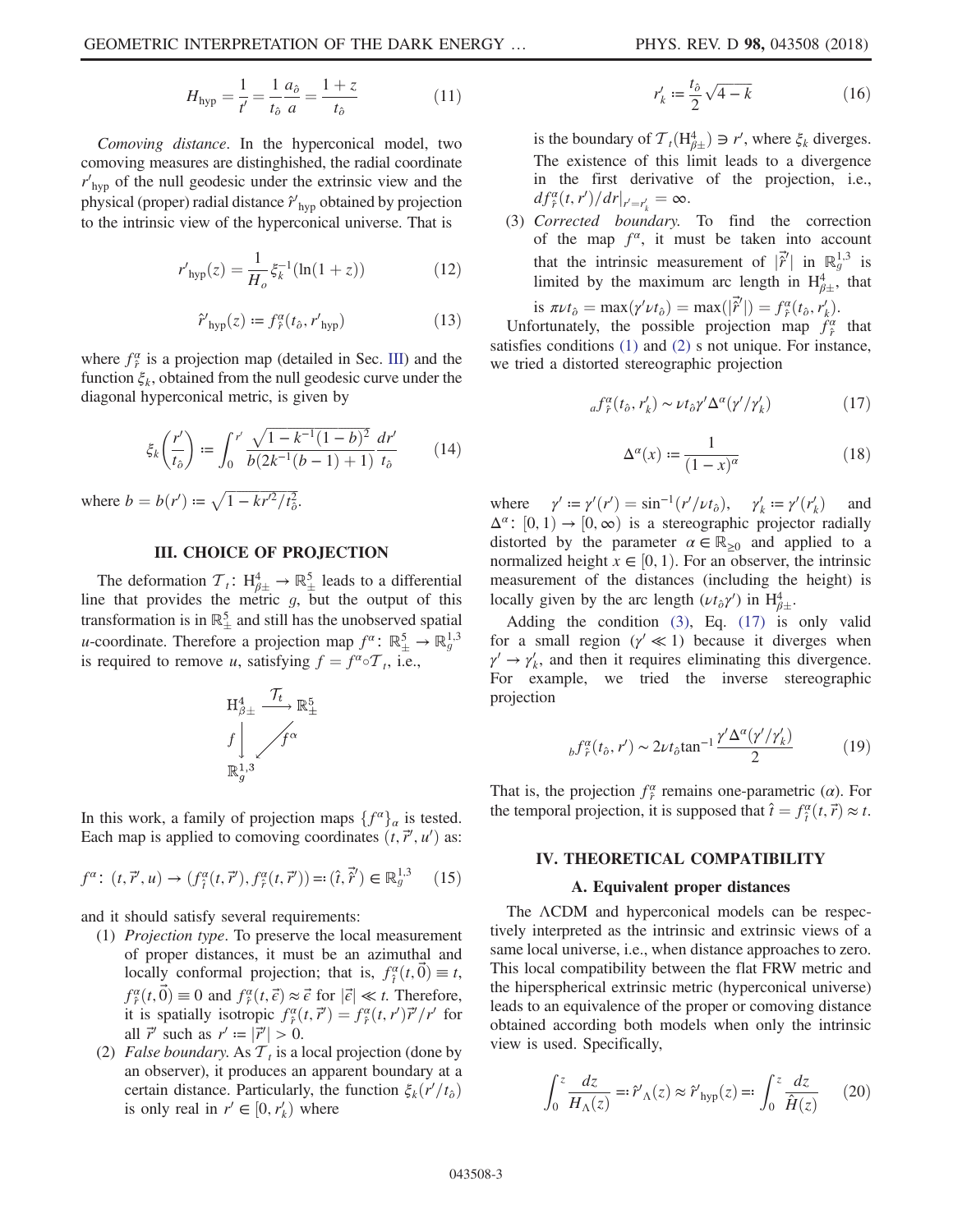for  $z \ll 1$ , with the corresponding curvatures ( $K = 0$  for  $\Lambda$ CDM and  $k \equiv 1$  for the hyperconical model). In other words, the goal is to find the projection map  $f^{\alpha}_{\hat{r}}$  that satisfies a second order (regional) equivalence between an apparent flat Hubble parameter  $H(z)$  (derived from the projected hyperconical universe) and the measured flat Hubble parameter (according to the ΛCDM model). To analyze the theoretical regional compatibility between both theories, the function  $\hat{H}(z)$  is obtained and compared with  $H_{\Lambda}$ . From the right side of the Eq. [\(20\)](#page-2-2) and considering Eqs. [\(12\)](#page-2-3) and [\(13\)](#page-2-4) it is easy to find that

<span id="page-3-0"></span>
$$
\hat{H}(z) = \left(\frac{d}{dz'} \circ f_{\hat{r}}^{\alpha} \circ \xi_k^{-1} \circ \int_0^{z'} dz \frac{1}{H_{\text{hyp}}}\right)^{-1}(z) \tag{21}
$$

where it is taken as  $t_{\delta} \equiv 1$  and thereby  $H_{\text{hyp}}(z) = 1 + z$ . The function  $\xi_k$  is that provided by Eq. [\(14\)](#page-2-5) and the projection map  $f^{\alpha}_{\hat{r}}$  is supposed equal to either  $_{a}f^{\alpha}_{\hat{r}}$  [Eq. [\(17\)\]](#page-2-1) or  $_b f^{\alpha}_{\hat{r}}$  [Eq. [\(19\)\]](#page-2-6). To distinguish both cases, the related Hubble parameters are denoted as  $_{a}\hat{H}(z)$  and  $_{b}\hat{H}(z)$ .

#### B. Second order compatibility analysis

Because the standard ΛCDM model has shown good results even for high redshifts, the theoretical compatibility of a hypothetical projection map [Eq. [\(19\)\]](#page-2-6) should be considered not only at the first order. Expanding the theoretical expression of  $H_A$  [Eq. [\(1\)\]](#page-0-2) in terms of Taylor series up to second order,  $H_{\Lambda}^{(2)}$ , it is found that

<span id="page-3-1"></span>
$$
H_{\Lambda}^{(2)} = \sqrt{\Omega_r + \Omega_m + \Omega_{\Lambda}} + \frac{4\Omega_r + 3\Omega_m}{\sqrt{\Omega_r + \Omega_m + \Omega_{\Lambda}}} \frac{z}{2}
$$
  
+ 
$$
\frac{8\Omega_r^2 + (24\Omega_\Lambda + 12\Omega_m)\Omega_r + 12\Omega_m\Omega_\Lambda + 3\Omega_m^2 z^2}{(\Omega_r + \Omega_m + \Omega_{\Lambda})^{3/2}} \frac{z^2}{8}
$$
(22)

<span id="page-3-2"></span>The Hubble parameter derived from the projected hyperconical universe [Eq. [\(21\)\]](#page-3-0), expanded up to second order provides:

$$
\hat{H}^{(2)} = 1 + \frac{\gamma_k - 2\alpha\sqrt{k}}{\gamma_k} z \n+ \frac{5\alpha^2 k - 2\alpha\sqrt{k}\gamma_k - 3\alpha k + m\gamma_k^2}{2\gamma_k^2} z^2
$$
\n(23)

where either  $m = 2$  (for  $f_f^{\alpha} = a f_f^{\alpha}$ ) or  $m = 5/2$  (for  $f^{\alpha} = f^{\alpha}$ ) with  $\alpha$  assumed as approximately constant at  $f_{\tilde{f}}^{\alpha} = {}_{b}f_{\tilde{f}}^{\alpha}$ , with  $\alpha$  assumed as approximately constant at second order second order.

Therefore, the equivalence expressed in the Eq. [\(20\)](#page-2-2) leads to three equations corresponding to the zero, first, and second orders of  $H_{\Lambda}^{(2)}$  and  $\hat{H}^{(2)}$ . The zeroth order corresponds to the trivial flat FRW universe  $\Omega_r + \Omega_m + \Omega_\Lambda = 1$ . The first order is dependent on the family shape parameter α. Even taking the normalization  $k = 1$  and assuming that  $0 \approx \Omega_r \ll 1$ , there are still three unknowns  $(\Omega_m, \Omega_\Lambda, \alpha)$ , with two equations. Thus, the second order equality is required to solve the system  $H_{\Lambda}^{(2)} = \hat{H}^{(2)}$ .<br>An important point for the reader is that

An important point for the reader is that the corresponding system up to third order,  $H_{\Lambda}^{(3)} = \hat{H}^{(3)}$ , is incompatible<br>with a constant  $\alpha$  and  $\Omega \approx 0$ . Thereby, the Eqs. (17) and with a constant  $\alpha$  and  $\Omega_r \approx 0$ . Thereby, the Eqs. [\(17\)](#page-2-1) and [\(19\)](#page-2-6) should be considered just as second order approximations with constant  $\alpha$ .

#### C. Explicit second order solution

The explicit solution of the second order system  $H_{\Lambda}^{(2)} = \hat{H}^{(2)}$ , given by Eqs. [\(22\)](#page-3-1) and [\(23\)](#page-3-2), is

$$
\Omega_{\Lambda} = \frac{3\alpha^2 k + 2\alpha \sqrt{k} \gamma_k - \alpha k}{2\gamma_k^2} + \omega_{\Lambda} \tag{24}
$$

$$
\Omega_m = \frac{2\alpha k(1 - 3\alpha)}{\gamma_k^2} + \omega_m \tag{25}
$$

$$
\Omega_r = \frac{9\alpha^2 k - 2\alpha\sqrt{k}\gamma_k - 3\alpha k}{2\gamma_k^2} + \omega_r \tag{26}
$$

where  $\omega_{\Lambda} = 1/2$  or  $(6 + k)/12$ ,  $\omega_m = 0$  or  $-k/3$ ,  $\omega_r =$  $1/2$  or  $(2 + k)/4$  depending on whether  $_{a}\hat{H}$  or  $_{b}\hat{H}$  is used, as well  $\Omega_{\Lambda} + \Omega_m + \Omega_r = 1$ .

<span id="page-3-3"></span>Considering  $k \equiv 1$  and  $\Omega_r \approx 0$  ( $\Omega_r = 9.0 \pm 0.5 \times 10^{-5}$ ),<br>Popularization correspond to two complex conthe numerical solutions correspond to two complex conjugate sets:

$$
\alpha = 0.2830219501(1) \pm c_{\alpha}i
$$
  
\n
$$
\Omega_{\Lambda} = 0.6937181(2) \pm c_{\omega}i
$$
  
\n
$$
\Omega_{m} = 0.306192(6) \mp c_{\omega}i
$$
 (27)

where  $c_{\alpha} = 0.204263(4)$  or  $0.320386(2)$ ,  $c_{\omega} =$ 0.260076(4), or 0.407928(3) depending on whether  $_{a}H$ or  $\partial_t H$  is used, and the value in parenthesis is the interval error of last significant figure. Note that the real part of  $\Omega_{\Lambda}$ and  $\Omega_m$  are compatible with the observations updated by the Planck Mission  $(\Omega_{\Lambda} = 0.6911 \pm 0.0062$  and<br>O  $-0.3089 \pm 0.0062$  [11]) If other positive values of  $\Omega_m = 0.3089 \pm 0.0062$ , [\[11\]](#page-5-4)). If other positive values of k are considered (0 < k < 1) the real values predicted for k are considered  $(0 < k < 1)$ , the real values predicted for the parameters remain about  $\Omega_{\Lambda} = 0.699 \pm 0.005$ ,  $\Omega_m = 0.3001 + 0.005$  and  $\alpha = 0.280 + 0.003$  $0.3001 \pm 0.005$  and  $\alpha = 0.280 \pm 0.003$ .<br>*Proposition* — Since  $f^{\alpha}$  and  $f^{\alpha} \in C^{\circ}$ 

Proposition.—Since  ${}_{a}f^{\alpha}_{f}$  and  ${}_{b}f^{\alpha}_{f} \in C^{\infty}[0, r'_{k}]$  lead to the real part of  $\Omega$ , and  $\Omega$  there exist smooth *n*same real part of  $\Omega_{\Lambda}$  and  $\Omega_{m}$ , there exist smooth *n*parametric ( $\lambda$ ) transformations  $Q_{\lambda}$ :  $_{a}f^{\alpha}_{\hat{r}} \rightarrow_{b} f^{\alpha}_{\hat{r}}$  such as, for only one configuration of  $\lambda$  in each transformation, the imaginary part of these cosmological parameters is zero, i.e.,  $c_{\omega} = 0$ .

To prove the existence of this unique configuration, it is enough to find the (unique) curves  $_a\alpha(\gamma')$  and  $_b\alpha(\gamma')$  that,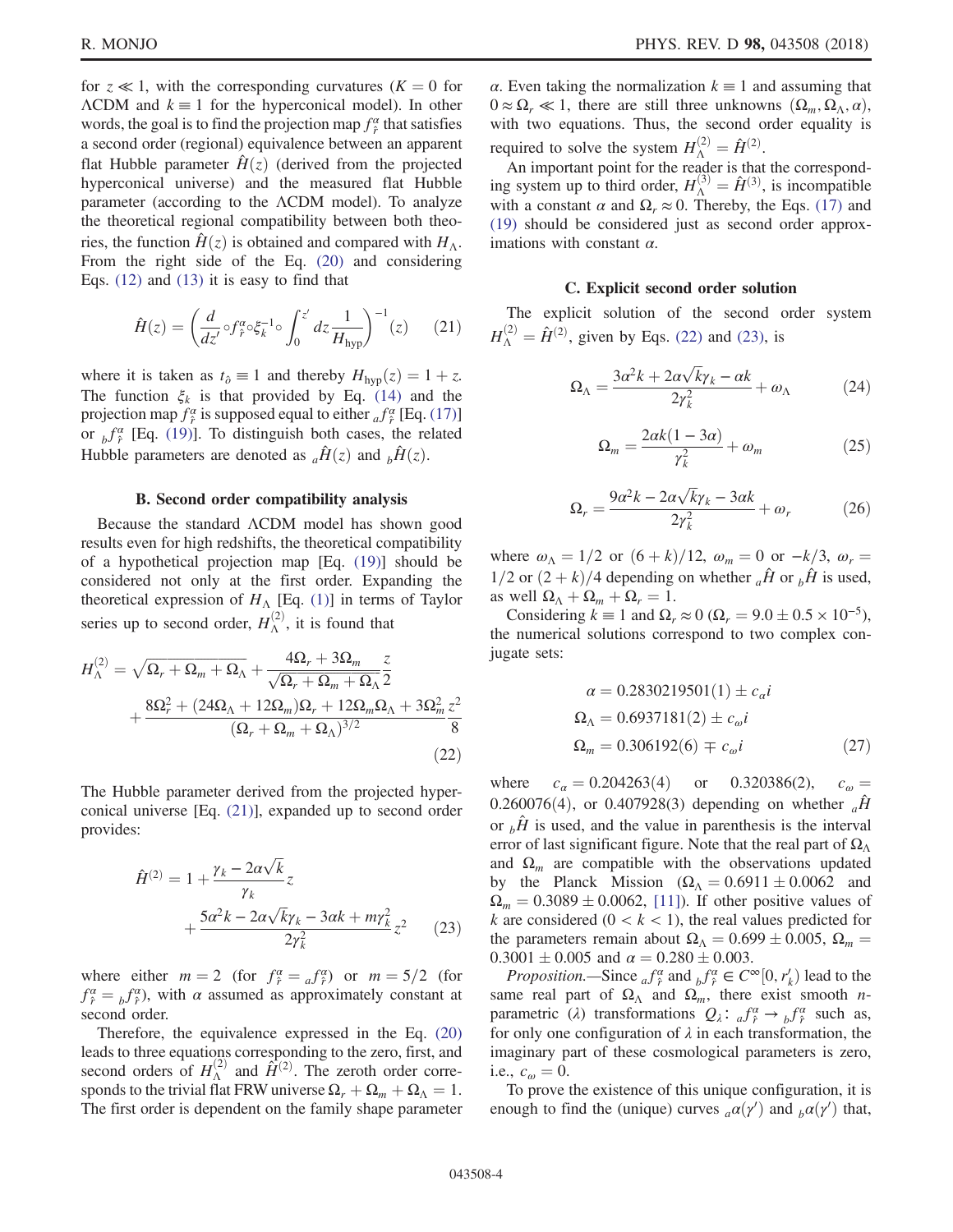<span id="page-4-4"></span>

FIG. 1. Theoretical compatibility between the standard model and the projected hyperconical universe: (a) Solution curve  $_a\alpha(z)$ found for  $_{a}\hat{H} = H_{\Lambda}$ , (b) Solution curve  $_{b}\alpha(z)$  found for  $_{b}\hat{H} = H_{\Lambda}$ .

respectively, solve  $c_{\omega} = 0$  for  $a\hat{H}(z)$  and  $b\hat{H}(z)$ . Considering the real part of Eq. [\(27\)](#page-3-3) for  $H<sub>Λ</sub>$  and the solution curves  $_a\alpha(y')$  and  $_b\alpha(y')$ , it is obtained that  $\hat{H}(s) = \hat{H}(s) - H(s)$ . (Fig. 1) is  $f_a\alpha = \beta b^{\alpha}$  ${}_{a}\hat{H}(z) = {}_{b}\hat{H}(z) = H_{\Lambda}(z)$  (Fig. [1\)](#page-4-4), i.e.,  ${}_{a}f_{\hat{r}}^{a} = {}_{b}f_{\hat{r}}^{b}$ .<br>Trivially there exist parametric maps  $g_{\lambda}(1) = f_{\lambda}^{a}$ . Trivially, there exist parametric maps  $q_a(\lambda_a)$ :  $a_f^{\alpha} \rightarrow$ <br> $f_a^{\alpha}$  and  $a^{-1}(\lambda_a)$ :  $f_b^{\alpha}$  and  $f_a^{\alpha}$ . Therefore, and of the  $a^f \hat{f}^a$  and  $q_b^{-1}(\lambda_b)$ :  $b^f \hat{f}^a \to b^f \hat{f}^a$ . Therefore, one of the possible transformations is  $Q_{\lambda} = Q_{(\lambda_a, \lambda_b)} := q_b^{-1} \circ q_a$  and<br>its unique configuration that solves  $c_a = 0$  is its unique configuration that solves  $c_{\omega} = 0$  is  $\lambda = (\lambda_a, 0).$ 

#### D. Agreement with observations

Empirical values of  $\alpha$  were obtained according to 580 Type Ia supernovae (SNe Ia) data, collected from the Supernova Cosmology Project (SCP) Union2.1 database  $(z$  from 0.015 to 1.414) [\[12,13\].](#page-5-5) Theoretical distance modulus was fitted for the projected hyperconical universe [Eq. [\(13\)\]](#page-2-4) using  $_{a}f^{\alpha}_{\hat{r}}$  and  $_{b}f^{\alpha}_{\hat{r}}$ . For  $k \equiv 1$  and considering constant the parameter  $\alpha$ , the best fit was  $\alpha = 0.30 \pm 0.01$ 

 $(\chi_0^2 = 562)$  for  $\int_a^{\alpha} f^{\alpha}$  and  $\alpha = 0.36 \pm 0.02$   $(\chi_0^2 = 562)$  for  $_{b}f^{\alpha}_{\hat{r}}$ . Within two sigma interval, they are compatible with predicted averages  $_a\bar{a} = 0.290 \pm 0.005$  and  $_b\bar{a} = 0.325 \pm 0.005$  estimated for the considered redshift values  $0.325 \pm 0.005$ , estimated for the considered redshift values  $(z < 1.414)$  $(z < 1.414)$ .

Finally, the projection  $_{b}f^{\alpha}_{\gamma}$  can be fitted to obtain the same multipole value for the first CMB peak [Eq. [\(7\)](#page-1-2)] than the standard model (assuming the empirical baryon-tophoton ratio for both models). The distortion parameter that satisfies this equality is  $\alpha = 0.320 \pm 0.005$ . Therefore, the new model could be compatible with both local and global new model could be compatible with both local and global scales for a distortion of  $\alpha = 0.325 \pm 0.005$ .

## E. Summary and conclusions

From the hypothesis of a linearly expanding hypersphere (hypercone), it is obtained an inhomogeneous metric that approaches to an effective flat FRW metric at local scale. This is equivalent to a hypothetical compensation of the matter effect (deceleration) by a dark energy effect (acceleration), at least locally. Consistently, there is a mathematically compatibility between the expansion explained under the standard model and under the view of the hyperconical model.

The (intrinsic) proper distance obtained from the standard model could be interpreted as a locally conformal projection of the comoving radial coordinate of the (extrinsic) hyperconical universe. This projection causes a distortion that would provide the origin of the cosmological constant. Particularly, imposing equality in second order, a dark energy density is obtained about  $\Omega_{\Lambda} \approx 0.7$ . Moreover, it is found a consistent projection  $\binom{f\alpha}{b}$ , whose predicted distortion parameter for low redshifts  $(\alpha = 0.325 \pm 0.005, z < 1.414)$  is compatible with its empirical value  $z \le 1.414$ ) is compatible with its empirical value  $(\alpha = 0.36 \pm 0.02)$ , fitted to the SNe Ia observations), and very similar to the theoretical value  $(\alpha = 0.320 \pm 0.005)$ very similar to the theoretical value  $(\alpha = 0.320 \pm 0.005)$ <br>obtained at high redshifts to explain the first CMB acquisite obtained at high redshifts to explain the first CMB acoustic peak. However, the projection proposed in this paper is just an example and other possibilities could produce better results.

#### ACKNOWLEDGMENTS

The encouragement and helpful comments received from Prof. R. Campoamor-Stursberg are gratefully acknowledged.

- <span id="page-4-0"></span>[1] J. B. Jimenez, R. Lazkoz, and A. L. Maroto, [Phys. Rev. D](https://doi.org/10.1103/PhysRevD.80.023004) 80[, 023004 \(2009\).](https://doi.org/10.1103/PhysRevD.80.023004)
- <span id="page-4-2"></span>[3] P. D. Mannheim, Imperial College London Report No. PAS-COS-07, 2007; [arXiv:0707.2283.](http://arXiv.org/abs/0707.2283)
- <span id="page-4-1"></span>[2] P. D. Mannheim, [Prog. Part. Nucl. Phys.](https://doi.org/10.1016/j.ppnp.2005.08.001) 56, 340 [\(2006\).](https://doi.org/10.1016/j.ppnp.2005.08.001)
- <span id="page-4-3"></span>[4] M. D. Maia, E. M. Monte, J. M. F Maia, and J. S. Alcaniz, [Classical Quantum Gravity](https://doi.org/10.1088/0264-9381/22/9/010) 22, 1623 (2005).